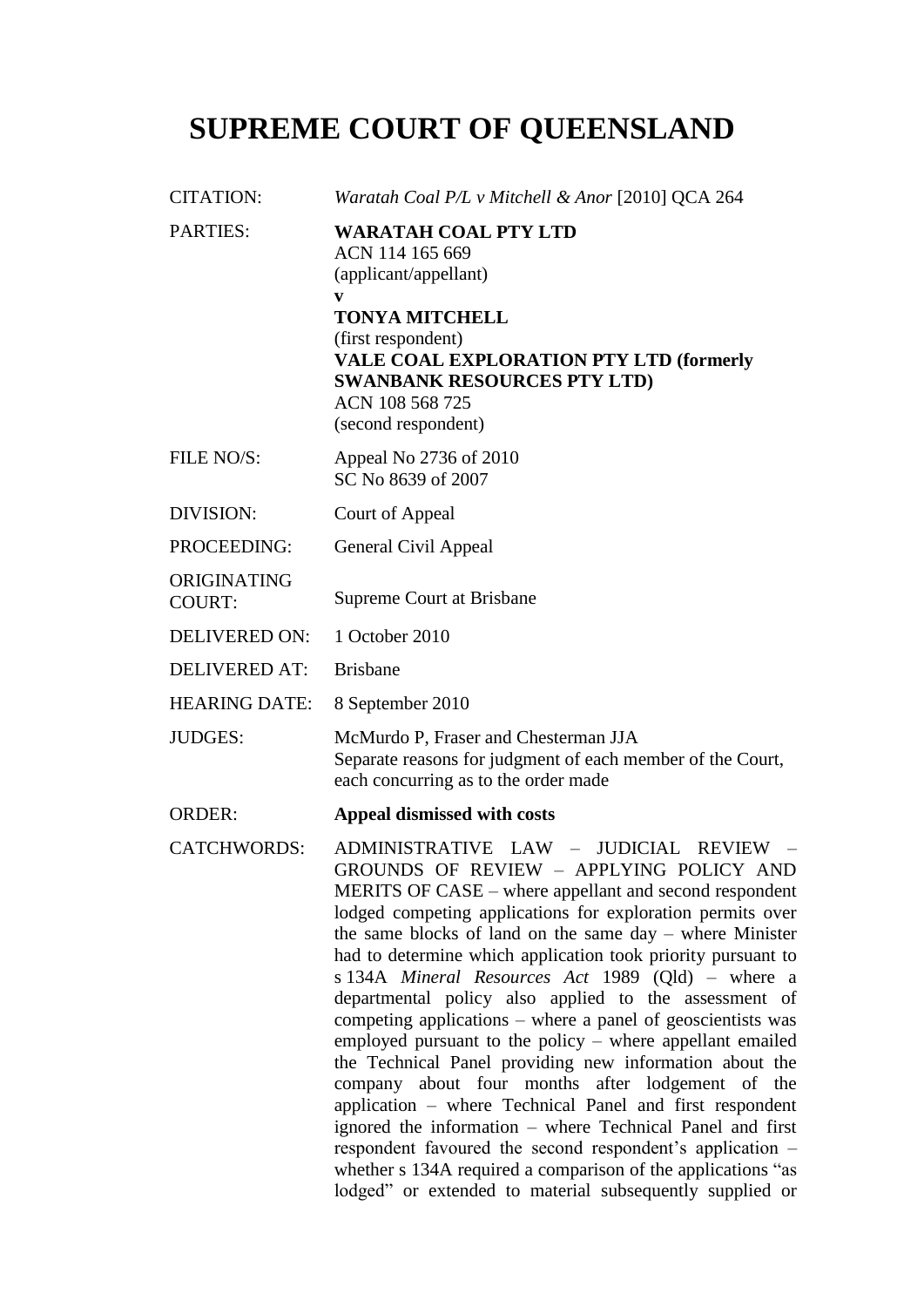requested – whether first respondent failed to consider the relative merits of the applications

*Judicial Review Act* 1991 (Qld), s 20(2)(e), s 23(f) *Mineral Resources Act* 1989 (Qld), s 2, s 126, s 129, s 133, s 134A, s 134A(2), s 137, s 398

*Jebb v Repatriation Commission* (1988) 80 ALR 329; [1988] FCA 105, cited *Minister for Aboriginal Affairs v Peko-Wallsend Ltd* (1986) 162 CLR 24; [1986] HCA 40, distinguished *Minister for Immigration and Multicultural and Indigenous Affairs v Huynh* (2004) 139 FCR 505; [2004] FCAFC 256, applied *Shi v Migration Agents Registration Authority* (2008) 235 CLR 286; [2008] HCA 31, applied COUNSEL: D Kelly SC, with S A McLeod, for the appellant R Douglas SC, with G J Handran, for the first respondent J McKenna SC, with G D Sheahan, for the second respondent

## SOLICITORS: Hopgood Ganim for the appellant Crown Law for the first respondent Allens Arthur Robinson for the second respondent

- [1] **McMURDO P**: I agree with Chesterman JA's reasons for dismissing this appeal with costs.
- [2] **FRASER JA**: I have had the advantage of reading the reasons for judgment of Chesterman JA. I agree with those reasons and with the order proposed by his Honour.
- [3] **CHESTERMAN JA:** The *Mineral Resources Act* 1989 ("the Act") creates a system of permits which, when granted, allow the permit holder to enter onto land owned by others to carry out specific activities in relation to minerals on or under the land, which are resources of the State. Section 126 of the Act divides the surface of the earth into blocks and sub-blocks defined by minutes of longitude and latitude. By s 129 an exploration permit confers rights with respect to the subblocks of land and minerals specified in it.
- [4] On 1 November 2006 the appellant ("Waratah") lodged an application for a permit to explore for coal over 195 sub-blocks within the Galilee Coal Basin. On the same day the second respondent ("Swanbank") applied for a permit to explore for coal over 76 sub-blocks in the Galilee Coal Basin. Those sub-blocks were included within the 195 sub-blocks identified in Waratah's application.
- [5] Section 134A of the Act determines the priority to be afforded applications for explorations permits. It provides:

### ―**134A Priority of applications for grant of exploration permit**

(1) Applications for the grant of exploration permits in respect of the same mineral, duly made in respect of or including the same land take priority, for the purpose of considering and deciding the applications, according to the day on which they are lodged under section 133(1)(f).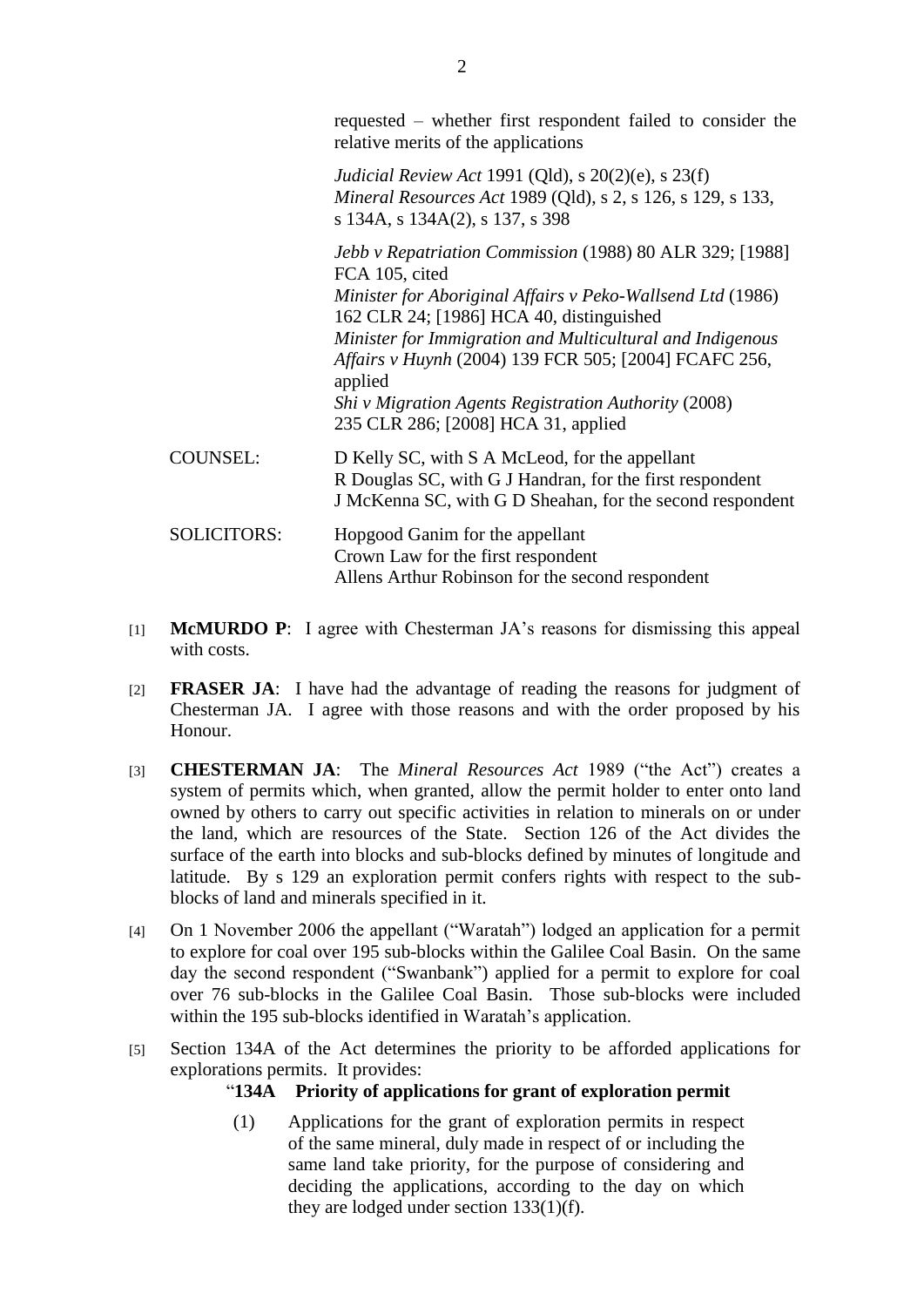- (2) If applications are lodged on the same day, they take the priority the Minister decides, after considering the relative merits of each application.
- $(3)$  … ."
- [6] Section 137 confers power on the Minister to grant an exploration permit. It provides:
	- $\lq(1)$  If the Minister is satisfied that
		- (a) the requirements of section 133 have been complied with for an application for an exploration permit and that the requirements of this Act have otherwise been complied with; and
		- (b) the applicant is an eligible person; and
		- (c) the application is made bona fide for the purposes of this Act;

the Minister may … grant and issue to the applicant an exploration permit in respect of all the land included in the application or such part or parts of it as the Minister specifies in the permit.

 $\cdots$  .

#### [7] Section 133 of the Act is important. It provides:-

#### ―**133 Application for exploration permit**

- (1) An application for an exploration permit may be made by an eligible person and shall—
	- (a) be in the approved form; and
	- (b) specify the name of each applicant; and
	- (c) specify the name and address for service of 1 person upon whom any notice may be served on behalf of the applicant or the applicants; and
	- (d) identify in the prescribed manner the land in respect of which an exploration permit is sought; and
	- (e) specify the mineral or minerals in respect of which the exploration permit is sought; and
	- (f) be lodged at an office prescribed for the time being for the receipt of applications for exploration permits in respect of the land the subject of the application; and
	- (g) be accompanied by a statement acceptable to the Minister—
		- (i) specifying a description of the program of work proposed to be carried out under the authority of the exploration permit, if granted; and
		- (ii) specifying the estimated human, technical and financial resources proposed to be committed to exploration work during each year of the exploration permit, if granted; and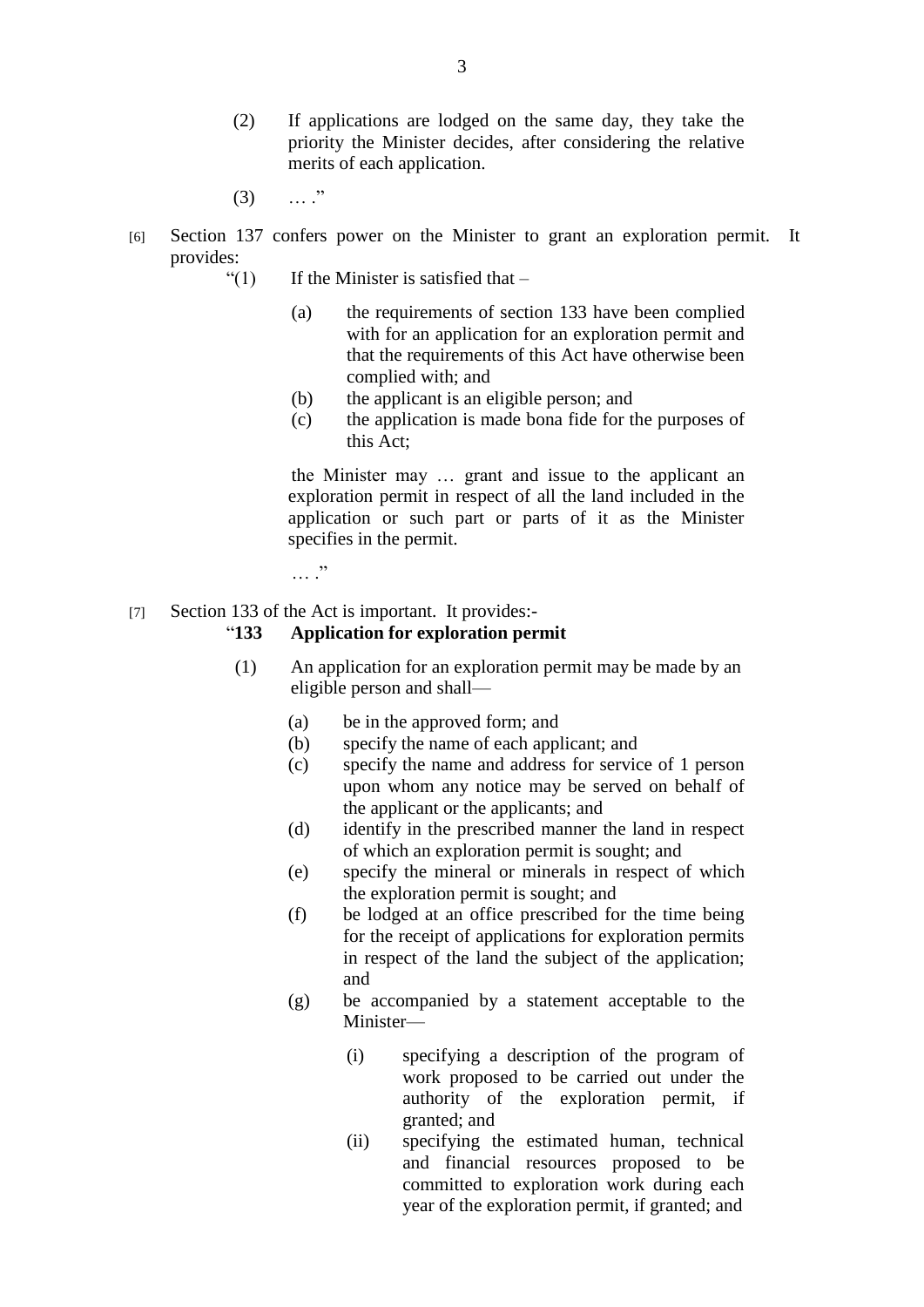- (iii) detailing exploration data captured by the applicant prior to the application in relation to that land; and
- (h) be accompanied by—
	- (i) a statement, acceptable to the Minister, but separate from the statement mentioned in paragraph (g), detailing the applicant's financial and technical resources; and
	- (ii) proof of the applicant's identity; and
	- (iii) the application fee prescribed under a regulation.
- $(2)$  ...
- (3) …
- (4) In this section—

*financial resources*, for subsection  $(1)(g)(ii)$ , includes the financial resources necessary to comply with each of the following—

- (a) the native title provisions;
- (b) any registered indigenous land use agreement under the Commonwealth Native Title Act for the area to which the application relates;
- (c) the right to negotiate provisions."
- [8] By s 398 the Minister may delegate all or any of his or her powers to an officer of the Department of Mines and Energy. The Minister in fact delegated the duty of determining which of Waratah's and Swanbank's applications for exploration permits should be given priority in accordance with the terms of s 134A to the first respondent Ms Mitchell, a senior employee of the department. She was therefore required to consider "the relative merits of each application".
- [9] The department had developed a policy to guide the assessment of what were called competitive applications, those lodged on the same day, one of which had to be given priority over the other. The policy was numbered 116 and was entitled: ―Technical Assessment of competitive applications for Exploration

Permits (not associated with a tender process or special land release) lodged under Section 131 of [the Act]."

- [10] In accordance with the policy a Technical Panel of three geoscientists employed by the department was appointed to consider the relative merits of the two applications and to advise the first respondent of their opinion. The Technical Panel favoured Swanbank's application. The first respondent agreed, having made her own assessment of the application and of the Technical Panel's recommendation. The Swanbank application was numbered 1104 and the appellant's application was 1105.
- [11] The appellant was dissatisfied with the decision and sought an order for review pursuant to the *Judicial Review Act* 1991 ("*JR Act*"). The application was dismissed. Waratah has appealed seeking orders that the decision of the first respondent be set aside and that the question of priority be remitted to her to be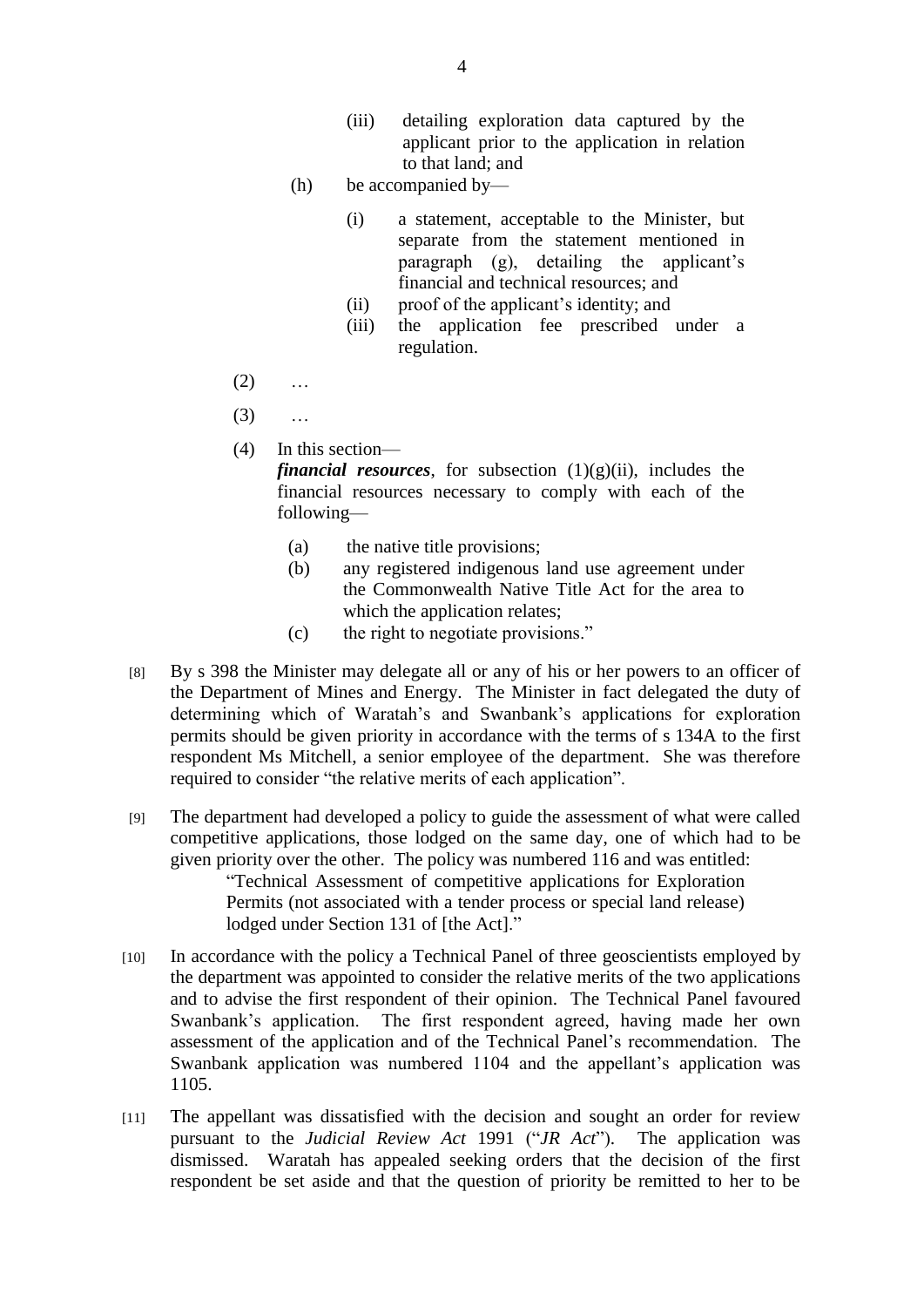decided according to law. To understand the points raised in the appeal it is necessary to say something more of the facts.

- [12] Each member of the Technical Panel assessed both applications. They met on 1 March 2007 to consider their assessments and provide a recommendation to the first respondent. The recommendation was signed on 1 March and 7 March 2007. The terms of the recommendation were set out in full in the reasons of the trial judge. His Honour said:
	- [11] In accordance with this policy, an expert panel was formed to give advice to the first respondent about the relative merits of each application. The expert panel consisted of three geo-scientists from the Tenure Management Unit of the Department of Mines and Energy (the department). Each expert separately evaluated the competing applications and each independently rated Swanbank's application as being superior. On 1 March 2007 they met to consider their assessments and to provide a recommendation to the first respondent. The written recommendation was signed by the respective members of the panel on 1 and 7 March 2007. Swanbank received a score of 610 compared with 400 for Waratah. The evaluation form which details how these scores were arrived at is in the following form:-

| Criteria                                                                        |                                          | Weighting | Rating        | EP No 1104     |       | EP No 1105     |       |
|---------------------------------------------------------------------------------|------------------------------------------|-----------|---------------|----------------|-------|----------------|-------|
|                                                                                 |                                          |           |               |                |       |                |       |
|                                                                                 |                                          |           |               | Score          | Total | Score          | Total |
| Work<br>Program<br>Evaluation                                                   | Geological<br>Concepts/Rationale         | 15%       | 1,2,3,4,5,6,7 | 6              | 90    | $\overline{4}$ | 60    |
|                                                                                 | Work Program<br>(timing/appropriateness) | 20%       | 1,2,3,4,5,6,7 | 6              | 120   | $\overline{4}$ | 80    |
|                                                                                 | Proposed Expenditure                     | 30%       | 1,2,3,4,5,6,7 | 6              | 180   | $\overline{4}$ | 120   |
| Company/<br>Applicant<br>Profile                                                | Exploration<br>Performance               | 20%       | 1,2,3,4,5,6,7 | 6              | 120   | $\overline{4}$ | 80    |
|                                                                                 | Financial Capability                     | 10%       | 1,2,3,4,5,6,7 | $\overline{7}$ | 70    | $\overline{4}$ | 40    |
|                                                                                 | <b>Technical Resources</b>               | 5%        | 1,2,3,4,5,6,7 | 6              | 30    | $\overline{4}$ | 20    |
|                                                                                 |                                          |           |               |                |       |                |       |
| 610<br>Totals<br>Benking: (if necessary provide edditional sheets for comments) |                                          |           |               |                |       |                | 400   |

COMPETITIVE APPLICATIONS – EVALUATION FORM

Ranking: (if necessary, provide additional sheets for comments)

Swanbank Resources P/L

```
1. EPC 1104 2. EPC 1105<br>Swanbank Resources P/L Waratah Coal P/L
```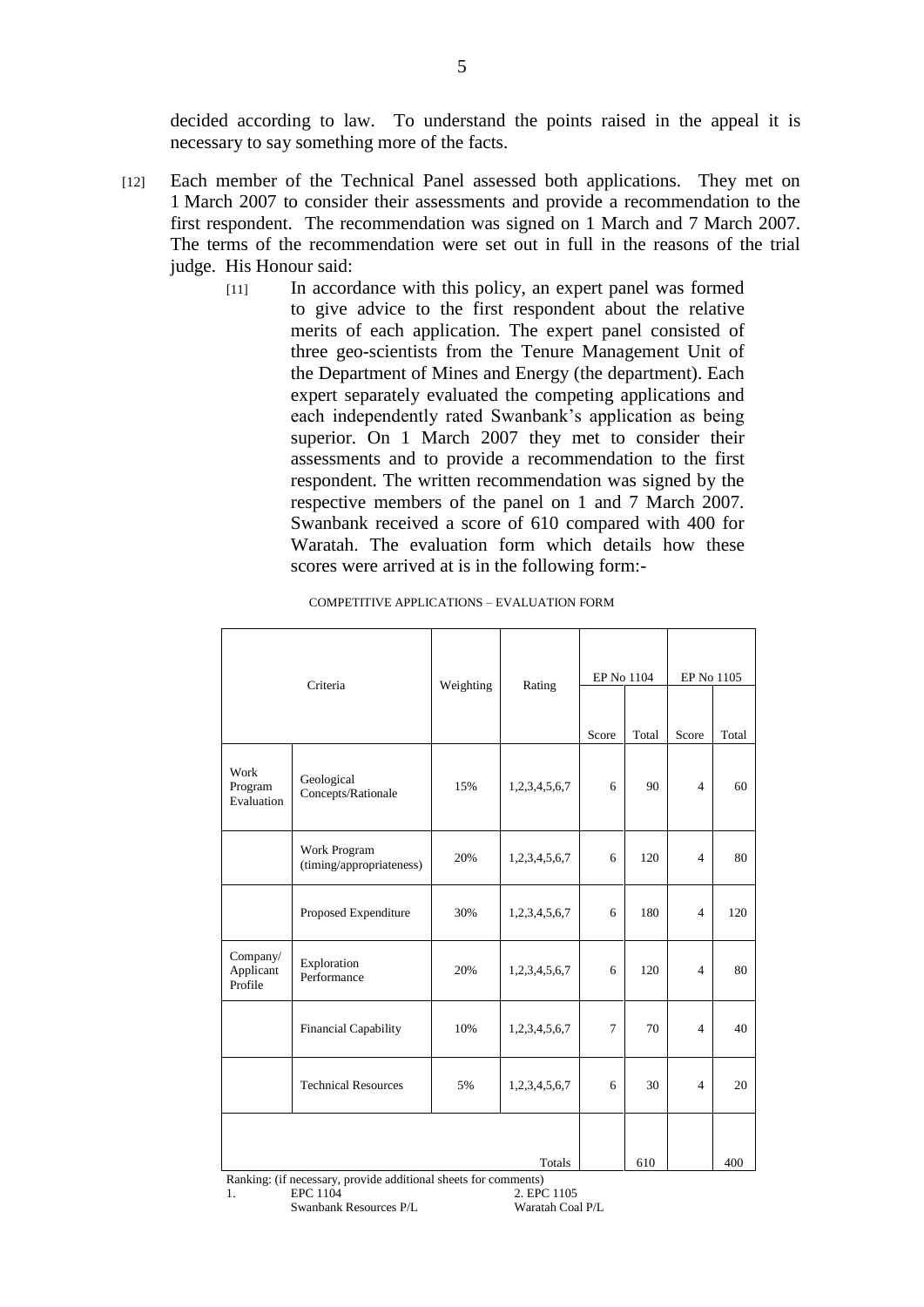Recommendations:

| 119 sub-blocks in EPC 1105 application uncontested Position held: Geoscientist – Technical<br><b>Assessment Services</b> |            |        |          |  |  |  |  |  |  |  |
|--------------------------------------------------------------------------------------------------------------------------|------------|--------|----------|--|--|--|--|--|--|--|
|                                                                                                                          | 01/03/2007 | 7.2006 | 7/3/2007 |  |  |  |  |  |  |  |
| NOTFC.                                                                                                                   |            |        |          |  |  |  |  |  |  |  |

1. If information is not supplied, a zero rating is given. If information appears acceptable but cannot be verified, a score of up to  $4$  will be applied.

2. If exploration record is unknown, a score of 4 will be applied.

It is to be noted that Waratah received a number of scores of 4 indicating an application of the policy where the information is deficient. These have been referred to as 'neutral' scores. But some scores were arrived at based on the comparison of prior exploration experience and reliability."

- [13] Waratah makes no complaint about the existence or terms of the policy or of the first respondent's right to refer to it in coming to her decision. Waratah accepts, as well, that Ms Mitchell was entitled to have regard to the recommendations of the Technical Panel. The trial judge found, having heard Ms Mitchell's testimony, that her decision was her own, made upon relevant materials, and was not an automatic acceptance of the expert recommendation.
- [14] By chance, Waratah's Chief Executive Officer Mr Peter Lynch met the Deputy Director of the department at a Mining Industry Conference in Canada on 6 March 2007. As a result of the discussion Mr Lynch emailed Mr Grundy, another officer in the department in Brisbane, on 7 March 2007. The email contained "additional information" which Mr Lynch "thought may be useful in conveying why Waratah ... was a good choice ..." for the grant of an exploration permit. It is not necessary to set out the details of the additional information Mr Lynch provided. It is enough to note that the information was germane to the merit of Waratah's application. Waratah's financial resources had improved between 1 November 2006 and 6 March 2007 and some details of the improvements were conveyed by the email.
- [15] Mr Grundy sent Mr Lynch's email immediately to the members of the Technical Panel. Although they received it shortly before the last member signed the recommendation they did not take the additional information into account. They did not reconsider their assessment of the relative merits of the two applications by reference to the additional information.
- [16] Ms Mitchell was aware when she considered the Panel's recommendation and determined the priority of the competing applications that Waratah's additional information had not been taken into account.
- [17] Waratah was not informed of the decision to give priority to Swanbank's application until 31 July 2009.
- [18] There is another fact which the appellant regards as relevant. On 1 November 2006 on receipt of Swanbank's application an employee of the department telephoned an employee of Swanbank to advise him that there was an error in its application which misdescribed the blocks and sub-blocks the subject of the application. Following that discussion, and as a result of it, Swanbank sent a facsimile transmission to the department amending its application which was then assessed by reference to the amendment.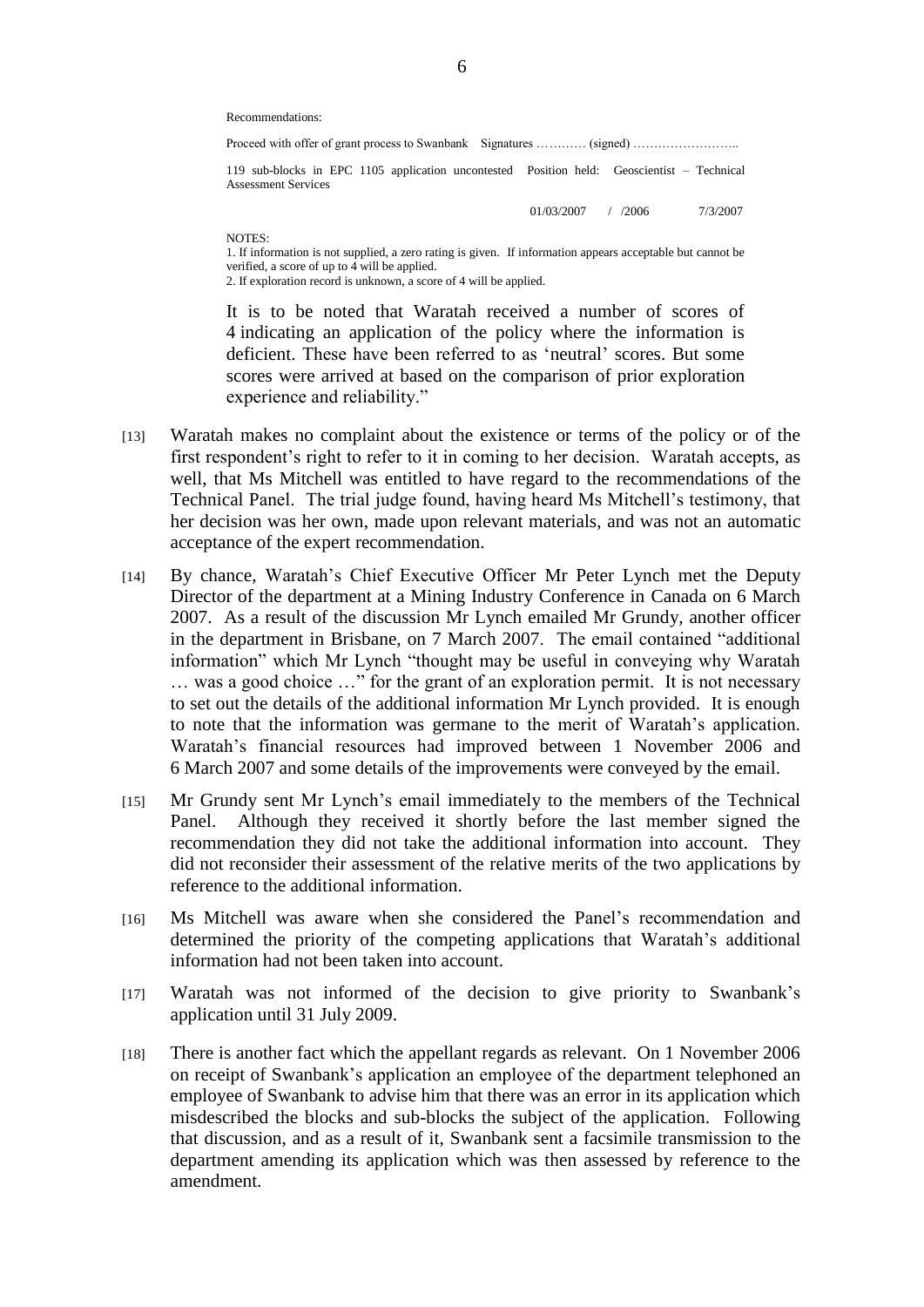[19] Policy No. 116 contains the following: ―Additional Information

> Additional information (in relation to the criteria) may be required from the applicants to assist with the technical assessment of the application but no change to expenditure or work program can be made. Refer to Policy No 21 for appropriate response times. Failure to respond to such a request may result in the application being given a lower ranking. Refer to Policy No 63."

- [20] The "criteria" are those described in the policy. They are geological concepts; work program; proposed exploration expenditure; exploration performance; financial capability; and technical resources.
- [21] The first respondent and the members of the Technical Panel all took the view that s 134A required them to make an assessment of the relative merits of competing applications having regard only to the materials which were supplied when the applications were lodged. They thought, and acted in accordance with the belief, that they should ignore any subsequent material supplied by an applicant other than additional information furnished in response to a request made pursuant to the express terms of Policy No. 116. (Swanbank's correction of its application was of that type).
- [22] The trial judge endorsed that view. His Honour said:
	- [22] Dealing with the first of these contentions, it was clearly the practice of departmental officers to regard consideration of the applications which became competitive by reason of s 134A as being limited to the content of the documents initially lodged. The policy provided that additional information 'may be required from the applicants to assist with the technical assessment of the application' and by reference other policies strict time lines were set for responses to any such requirement. Mr McNamara, one of the expert panel members, regarded resort to additional information as arising in order 'to clarify' the content of the application. Mr Kelly, Senior Counsel, for Waratah argued that there was a lack of consistency between the departmental officers who gave evidence as to the way in which this policy was used in practise (sic). There is no need to refer to these differences in detail. Mr Cremer has never been involved in s 134A decision making. Both Mr McNamara and the first respondent described the practice in broadly consistent terms.
	- … [32] To my mind, the consequence of allowing additional information to be submitted would be to create great uncertainty as to when the priority could be determined. It would lead to continuing exchanges of information and possibly conflicts. It would allow applicants to refer to developments which occurred after the date of lodgement and might be changing up to the date of determination. To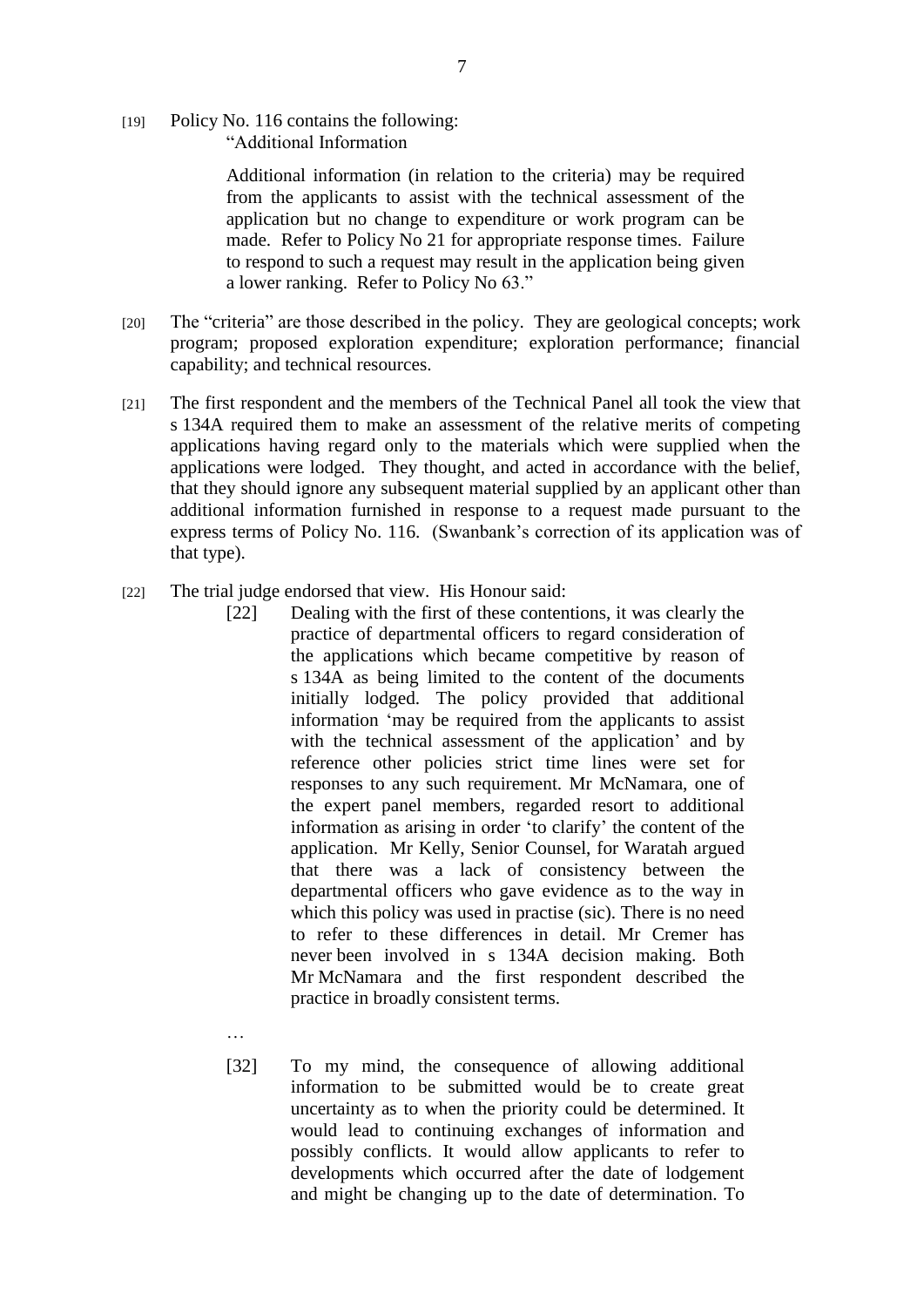establish a priority based upon "relative merits" there must be a fixed time at which the merits are to be assessed. The terms of s 134A and its purpose in the statutory administrative scheme make it plain that the date for effective determination is the date of lodgement of the applications.

- [36] Accordingly, I construe s 134A to require the Minister to consider the relative merits of each application as lodged. There is no basis for importing into the terms of the section any obligation to consider such further information as an applicant may wish to add to the application. This being the case, I find there was no failure on the part of the first respondent in considering the relative merits of each application."
- [23] Waratah submits that this opinion is wrong, and complains that the first respondent's assessment of the relative merits of the applications without regard to the contents of Mr Lynch's email of 7 March 2007 was not lawful, because it was not an assessment of the relative merits of the application, which s 134A required. The argument could have been put in a number of ways but Waratah chose to describe it as the making of a decision which involved an exercise of discretionary power in accordance with a policy and without regarding the merits of the case. Sections 20(2)(e) and 23(f) of the *JR Act* were cited as the source of invalidity of such a decision. Waratah's point, shortly expressed, is the relative merits of the two applications could only be assessed by an examination of all information relevant to the departmental criteria which had been supplied to the department before the decision was made.
- [24] Waratah complained also that by disregarding the additional information it had been denied procedural fairness and that the first respondent had denied it natural justice in making her decision. The trial judge ruled that there was no duty to accord procedural fairness in the circumstances and that there had been no denial of natural justice. Those points will not arise for consideration unless Waratah makes good its contention that the first respondent was obliged to consider the additional information in the decision making process. If that contention is rejected the appeal must fail.
- [25] Waratah's application was given a numerical score by reference to that part of the policy which provided "if information appears acceptable but cannot be verified, a score of up to 4 will be applied". As the trial judge explained, Waratah's application "received a number of scores of 4 indicating an application of the policy where the information is deficient." Waratah submits that had Mr Lynch's email of 7 March 2007 been considered, its application would not have been relevantly deficient and a higher score would have been awarded to it. The argument thus runs that its score was determined by the application of the policy and not by reference to the true merits of the application.
- [26] Waratah takes issue with the trial judge's remark:

―The members of the technical panel were unanimous in their assessment that the relative merits of the respective applications favoured the granting of priority to Swanbank. Thus stated, the

…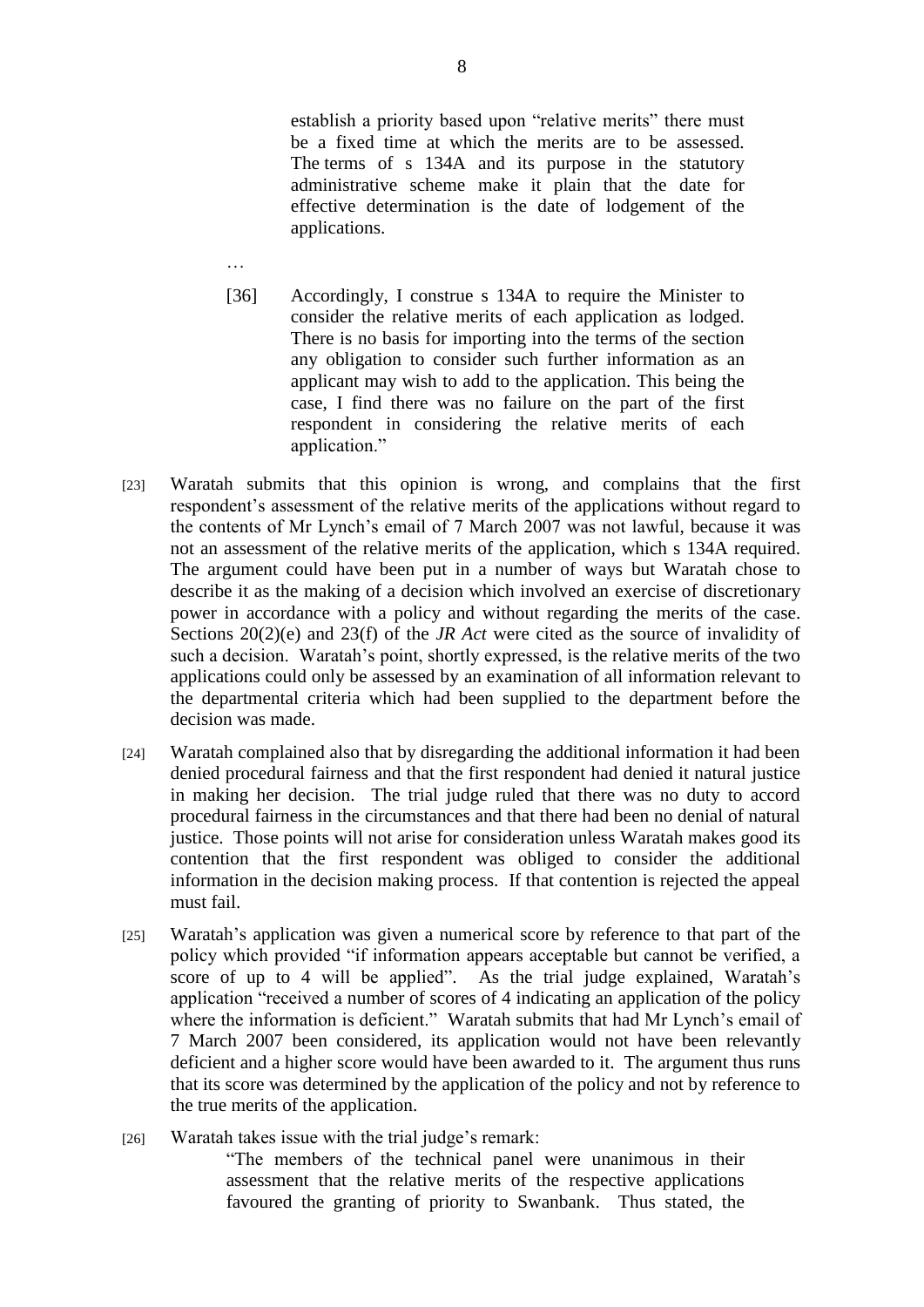progression from lodgement of application to determination of the priority would appear to be uncontroversial unless there was some requirement to investigate situations attracting a neutral score."

Waratah submits that the trial judge wrongly assumed that the scores which were attributed to Waratah's application by applying the policy were an assessment of the relative merits of the competing applications, when in fact what they indicated was that the application lacked verifiable information.

- [27] Waratah submitted that where the application of the policy would result in the attribution of a neutral score to one or more of the criteria identified in the policy, because information was deficient or could not be verified, the Minister was obliged to request the applicant to furnish further information to make good the deficiency or to enable the existing information to be verified. The implication of such an obligation is necessary, the submission continues, if the relative merits of competing applications are to be compared. The "true" merits of an application which lack substance in some regard can only be determined when the deficiencies are removed by the provision of further information. There is said to be an unfairness in failing ―to seek additional information as contemplated by the Policy in order to assist with the technical assessment yet … then … to assign neutral scores … signifying that information could not be verified (as if an attempt had been made to verify the information)". The appellant contends that had further information been requested it would have been answered by Mr Lynch's email of 7 March 2007.
- [28] The trial judge rejected this approach. His Honour reasoned that the comparison required by the Act was of the two applications "as lodged" on the same day. Only the materials supplied with the applications lodged on the same day were to be compared. Waratah submits that the limitation implied by the trial judge, that the comparison is between the information which appeared in the applications "as lodged", does not appear in the terms of s 134A.
- [29] Counsel for Waratah placed significant weight on the judgment of Mason J in *Minister for Aboriginal Affairs v Peko-Wallsend Ltd* (1986) 162 CLR 24 at 44-45: ―The second question … is whether the Minister is also bound to take into account submissions made to him which correct, update or elucidate the Commissioner's comments on detriment. Once it is accepted that the subject-matter, scope and purpose of the Act indicate that the detriment that may be occasioned by a proposed land grant is a factor vital to the exercise of the Minister's discretion, it is but a short and logical step to conclude that a consideration of that factor must be based on the most recent and accurate information that the Minister has at hand. … It would be a strange result indeed to hold that the Minister is entitled to ignore material of which he has  $\ldots$  knowledge and which may have a direct bearing on the justice of making the land grant, and to proceed instead on the basis of material that may be incomplete, inaccurate or misleading. In one sense this conclusion may be seen as an application of the general principle that an administrative decision-maker is required to make his decision on the basis of material available to him at the time the decision is made. But that principle is itself a reflection of the fact that there may be found in the subject-matter, scope and purpose of nearly every statute conferring power to make an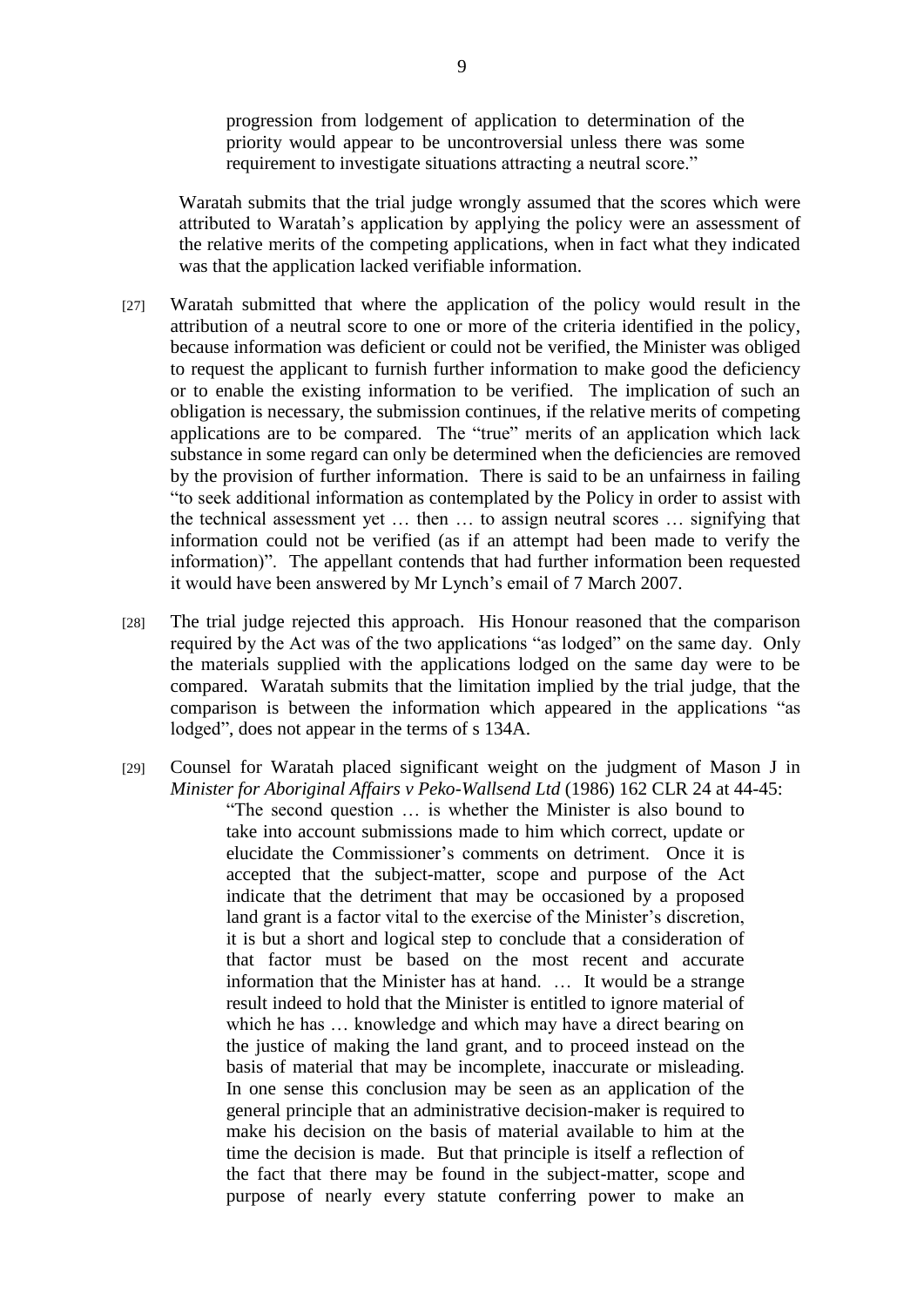administrative decision an implication that the decision is to be made on the basis of the most current material available to the decisionmaker"

- [30] Waratah relies also on the fact that Policy No. 116 does not preclude an examination of information supplied subsequently to the lodging of an application. It specifically allows the decision maker to request additional material. This is said to show that the application process included and extended to the provision of information by applicants subsequent to the lodging of their applications.
- [31] The question to be answered is whether the assessment of relative merits in s 134A(2) limits the inquiry to the material lodged by applicants on the same day, or whether it extends to supplementary materials either delivered gratuitously by an applicant or in response to a request from departmental officers.
- [32] There are compelling reasons why the appellant's submissions should be rejected. The question which the appeal poses is to be answered by the proper construction of s 134A(2). The subsection requires the Minister to decide the relative merits of "applications ... lodged on the same day." It is clear from the preceding subsection that the applications referred to are those "for the grant of exploration permits ... duly made  $\ldots$  lodged under section 133(1)(f)." That provision directs an application for an exploration permit to be "lodged at an office prescribed for the time being for the receipt of applications ... ." The Minister is therefore to decide the relative merits of applications for exploration permits lodged on the same day and at a prescribed office.
- [33] Section 133 describes in detail what an application for an exploration permit must contain. It must, uncontroversially, be in an approved form, specify the applicant's name, an address for service, the land over which the permit is sought and the minerals intended to be explored for. More importantly the application is to be accompanied by:
	- (1) A statement specifying:
		- (a) the program of work proposed to be carried out for the purpose of exploration;
		- (b) the human, technical and financial resources proposed to be committed to the exploration;
		- (c) the exploration data known to the applicant relating to the land.
	- (2) A second statement specifying the applicant's financial and technical resources which can be committed to the exploration.
- [34] It is obvious that the merits of an application will be found in the detail of the statements which are to accompany an application pursuant to sub-ss  $133(1)(g)$  and (h). Only an application which is accompanied by both statements will be an application lodged under s 133 and be eligible for comparison. Where two applications are lodged on the same day the Minister must compare their relative merits by reference to the information contained in the two accompanying statements. They are, of necessity, statements "lodged on the same day". Section 134A(2), read in conjunction with s 133, plainly indicates that the subject matter of the comparison is the information in the application documents. There is no scope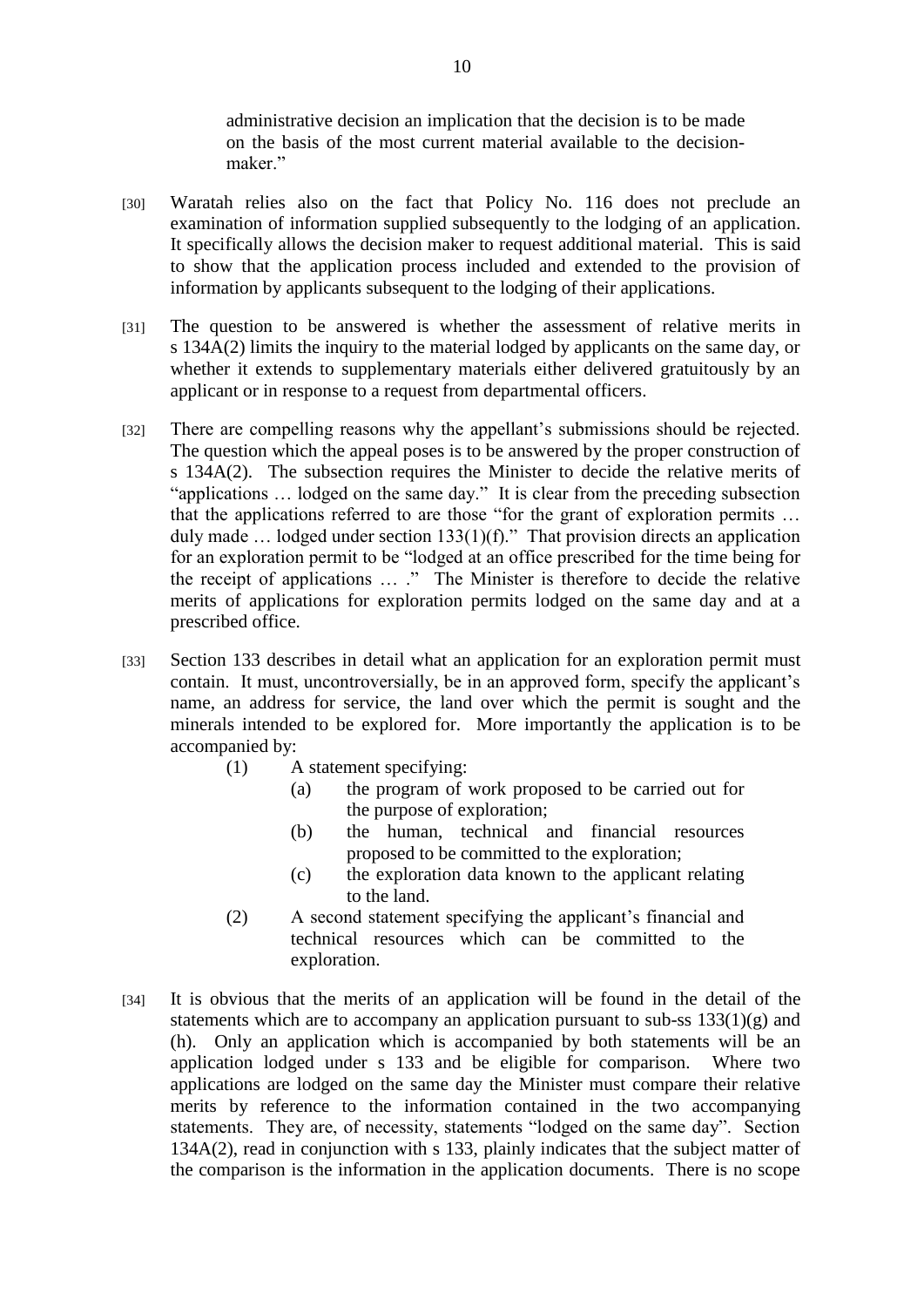for including additional information, with the possible exception of that requested by the Minister pursuant to Policy No. 116.

- [35] Two comments may be made about the exception. The first is that it allows the Minister to request additional information. It says nothing about the receipt of additional material proffered by an applicant to bolster material lodged earlier. The second is that it is limited in its scope. The additional information which may be requested is only that which may "assist with the technical assessment of the application". Specifically the additional information must not "change … expenditure or work program", which topics are the subject matter of the two statements which must accompany and be lodged with an application. Mr Lynch's email of 7 March 2007 sought to change the depiction of Waratah's financial resources, and therefore the amount it could commit to expenditure, from that described in the application and accompanying documents lodged on 1 November 2006.
- [36] The plain meaning of s 134A(2) is that the Minister is to make a comparison of like with like. What is to be compared are the applications, as described by s 133, lodged on the same day. There would not be a comparison of like with like if the Minister considered one application lodged on (say) 1 November 2006 and another consisting of documents lodged on 1 November 2006 and 7 March 2007.
- [37] Waratah's submissions are predicated on the unexpressed premise that the Minister must determine which of two competing applicants will be the better explorer and thus exploiter of minerals in order to provide the best financial return to the State with the least "land use conflict" and environmental damage. The terms come from s 2 of the Act, the designation of its "principal objectives". It is argued that to achieve this end the Minister is required to undertake a continuous assessment of applications and base a decision on the most recent and comprehensive information available. This is said to be the source of the obligation to request an applicant to improve a defective application.
- [38] The argument cannot be accepted. It overlooks two points. The first is that the determination of priority under s 134A is made only "for the purpose of considering and deciding the applications" for an exploration permit. The decision to grant a permit is made pursuant to s 137. The decision made under s 134A determines only the order in which the Minister will consider granting an exploration permit. The second point is that the earlier decision concerning priority is to be made by reference to two documents, or sets of documents, lodged on the same day. The terms of the subsection indicate that the comparison is to be made at one point in time by reference to information which exists at that point in time. The inquiry mandated by s 134A(2) is not to find the better applicant to be granted an exploration permit. It is to determine which of two applications should be considered first.
- [39] The submission that the Minister was under an obligation to request further information from an applicant in circumstances where its application would attract neutral scores under the policy should also be rejected. There is nothing in the terms of s 134A which suggests such a duty. Moreover the duty is inconsistent with what I regard is the clear construction of s 134A(2), that the assessment of relative merit is to be made by reference to the applications (and accompanying statements) as lodged.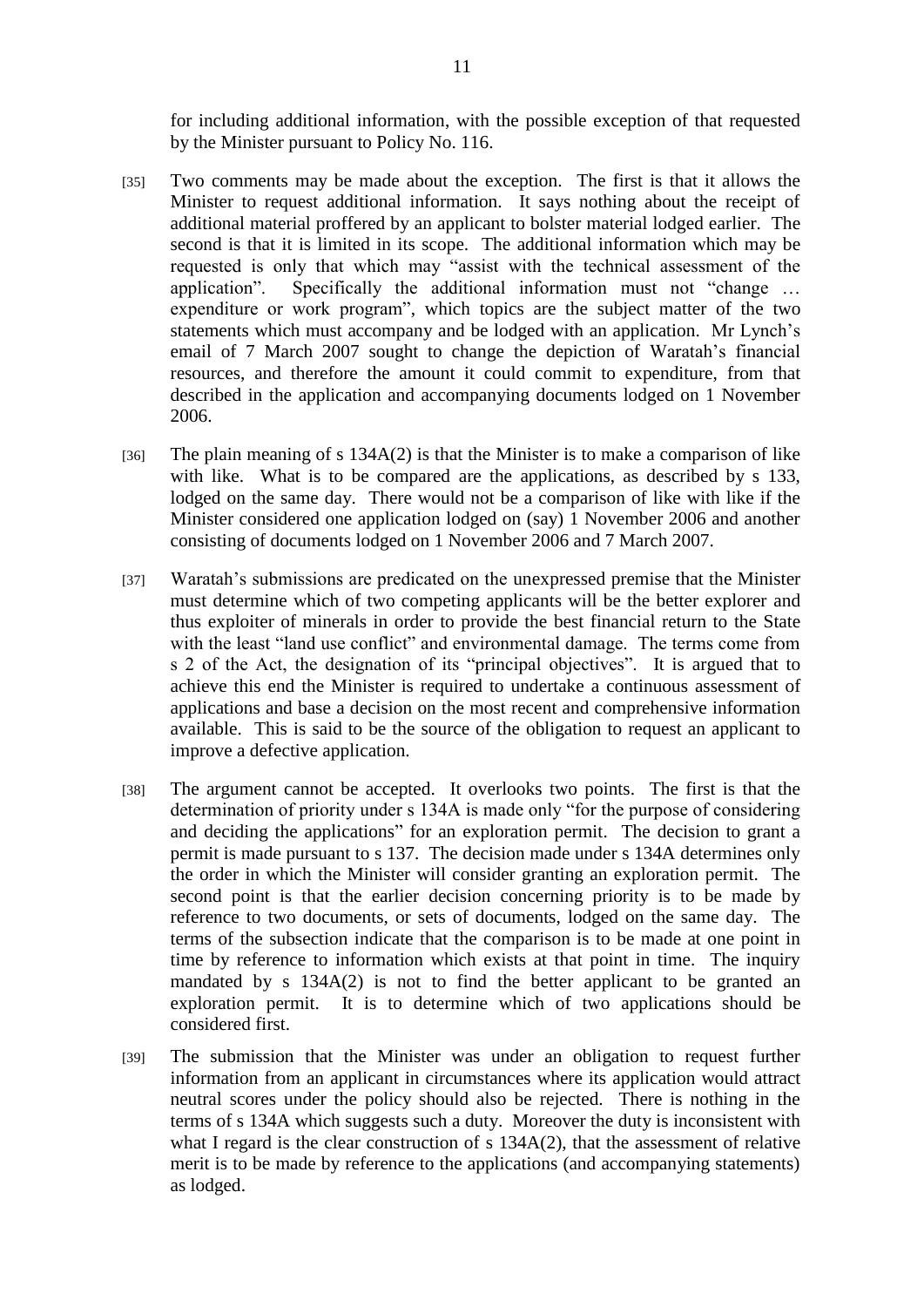- [40] Nor is there anything in the policy which would found such a duty. The policy conferred on the Minister a right, to be exercised as a matter of discretion, to request further information for limited purposes. It confers no obligation to seek information. In any event the terms of the policy cannot affect the operation or meaning of s 134A.
- [41] There is a practical reason for rejecting the submission. An assessment of relative merit can be made between two applications differing in quality. Suppose one application contained comprehensive statements, carefully compiled and including much detail, and another was scant in content, marked by error and inconsistency, and lacking detail. It would be relevant to the assessment that one applicant had much to say, and said it carefully and provided verification for its assertions, and the other had not. The appellant's submission would require the Minister to ignore the obvious superiority of one application and insist upon the indolent or inefficient applicant putting together a better application.
- [42] Such a result would offend commonsense.
- [43] *Peko-Wallsend* is not on point. The trial judge said of the passage relied upon by Waratah that it:

―… was concerned with the position of a decision maker considering the grant of a benefit – the equivalent in this instance to the Minister's role under s 137. It does not … have relevance to the fixing of priority of applications deemed to have been made simultaneously."

- [44] I respectfully agree. The administrative decision required by s 134A(2) is nothing like that which the Minister for Aboriginal Affairs was called upon to make under the *Aboriginal Land Rights (Northern Territory) Act* 1976 (Cth). Section 134A requires a decision as to which is the better of two applications to be made by an examination of documents lodged on the same day. It gives no scope to the consideration of subsequent events, or subsequently supplied information, in the making of that assessment.
- [45] A limitation on the application of the principle described by Mason J in *Peko-Wallsend* was identified by Kiefel and Bennett JJ in *Minister for Immigration and Multicultural and Indigenous Affairs v Huynh* (2004) 139 FCR 505. Their Honours said (522-3):

―A relevant consideration in an administrative law sense has a limited meaning. It is one which the decision-maker is bound to take into account in making the decision in question. The factors which the decision-maker is bound to take into account are determined by the construction of the statute conferring the discretion. If they are not stated, they are to be determined by implication from the subjectmatter, scope and purpose of the Act ... ."

[46] Their Honours referred to Mason J's judgment in *Peko*, relied upon by Waratah, and went on  $(524-5)$ :

> ―Two observations may be made about his Honour's reasoning. The factor being considered, to which the material is relevant, must be essential to the exercise of the discretion before any obligation to examine the most recent and accurate information can arise. That is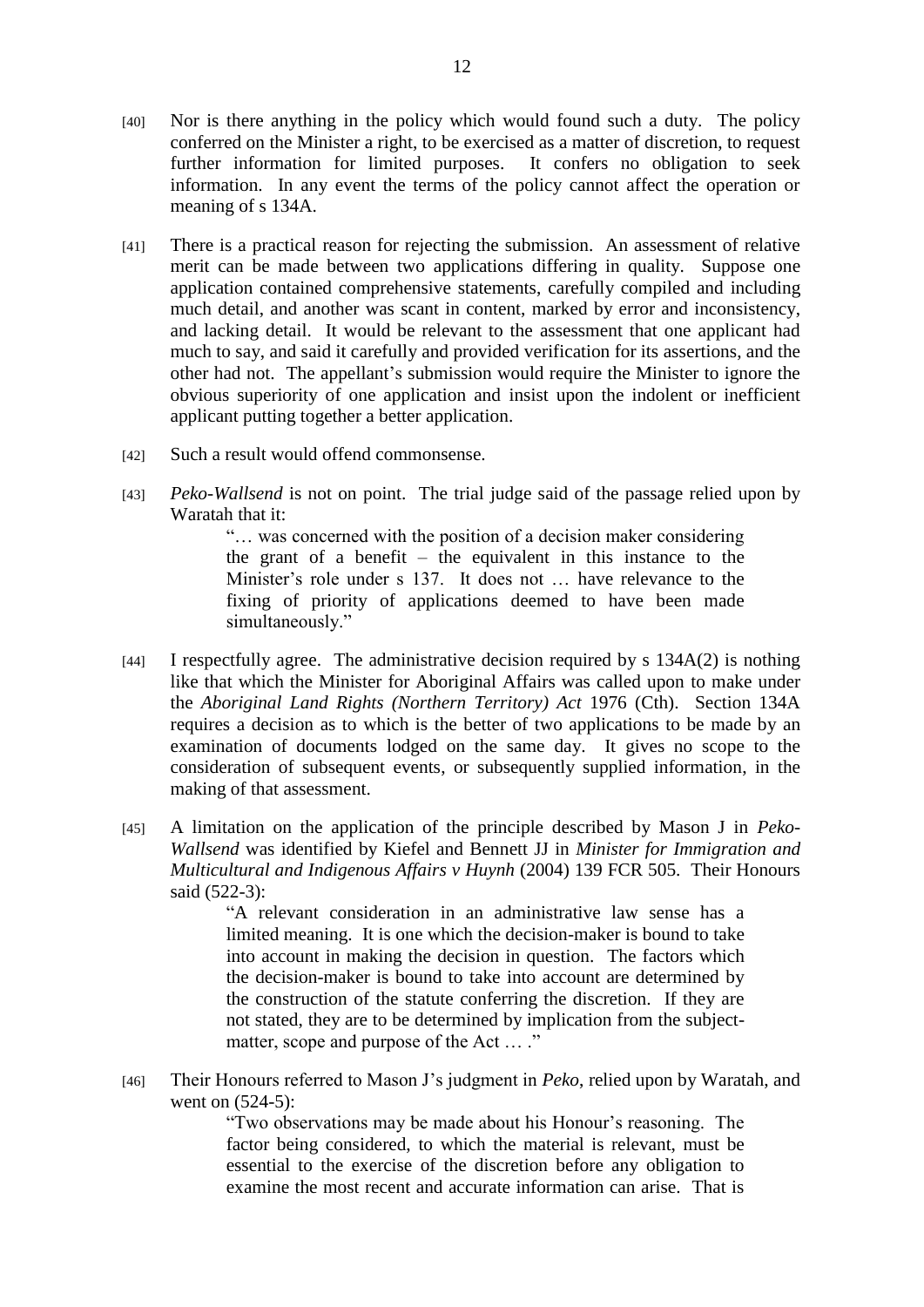to say it must partake of the nature of a relevant consideration in the sense we have discussed."

Information obtained or supplied by an applicant for an exploration permit subsequent to the lodging of the application for the permit is not a consideration which the Act makes relevant to the determination of priority between applications lodged on the same day. The Act says nothing about such information. More importantly subsection 134A(2) identifies the relevant considerations, or material, by which the assessment of priority is to be made. The comparison is limited to the applications and accompanying statements lodged on that day.

[47] A second point to notice is that it was concerned with an administrative decision, whether to grant land to an Aboriginal Land Council, which had to be made by reference to the relevant considerations. It was held that the decision had to be made by reference to these factors at the time the decision was made. It may be accepted that that description applies to most administrative decisions but there is a class of such decisions which are required to be made by reference to a past state of facts. The difference was explained by Kirby J in *Shi v Migration Agents Registration Authority* (2008) 235 CLR 286. His Honour said (at 300):

> ―Sometimes, it may be inherent in the nature of a particular decision that review of that decision is confined to identified past events. If, for example, under federal legislation, a pension is payable at fortnightly rests, by reference to particular qualifications that may themselves alter over time, a "review" of an administrative "decision" to grant or refuse such a pension, by reference to statutory qualifications, may necessarily be limited to the facts at the particular time of the decision."

Kirby J then referred to *Jebb v Repatriation Commission* (1988) 80 ALR 329 in which Davies J had held that generally the practice of a tribunal substituting its decision for one made by a departmental officer was "to take account of events that have occurred up to the date of the [tribunal's] decision". Kirby J went on (301):

―There is thus a *general* approach deriving in particular from the statutory function of substituting one administrative decision for another. Nevertheless, the *particular* nature of the "decision" in question may sometimes, exceptionally, confine the Tribunal's attention to the state of the evidence as at a particular time."

- [48] Hayne and Heydon JJ in their joint judgment at 315 expressed the same opinion.
- [49] The present case is within the smaller class, which may be exceptional, in which the statute which confers the decision making power shows that the decision is to be made by reference to the state of affairs as at a particular time. This emerges from the features of s 134A already discussed.
- [50] The appellant's argument would give rise to difficulties in practice and introduce uncertainty into the determination of priority between competing applications. Counsel for Waratah accepted the logical conclusion of their submissions to be that an applicant could supplement its application at any time, and that the Minister was obliged to consider the applications as supplemented as late as the day of the decision. The practical consequence is that where additional information was lodged immediately prior to the decision the Minister would have to defer the